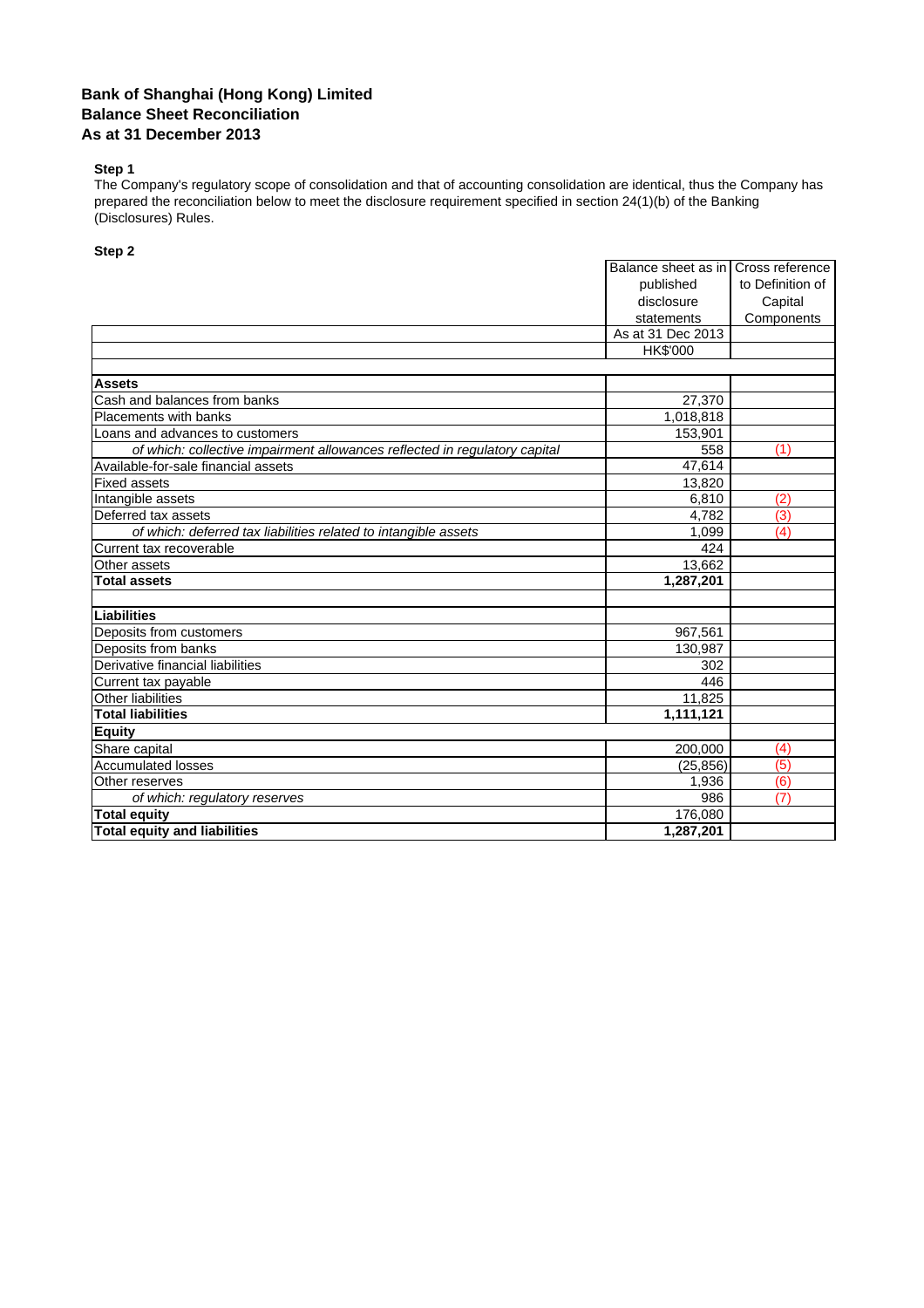|                                               |                                                                                                                                                                                                         | (HK\$'000)                                                    |                         |  |  |
|-----------------------------------------------|---------------------------------------------------------------------------------------------------------------------------------------------------------------------------------------------------------|---------------------------------------------------------------|-------------------------|--|--|
|                                               |                                                                                                                                                                                                         | <b>Component of</b><br>regulatory capital<br>reported by bank | Cross-referenced'<br>to |  |  |
| <b>CET1 capital: instruments and reserves</b> |                                                                                                                                                                                                         |                                                               |                         |  |  |
|                                               | 1 Directly issued qualifying CET1 capital instruments plus any related share premium                                                                                                                    | 200,000                                                       | (4)                     |  |  |
|                                               | 2 Retained earnings                                                                                                                                                                                     | (25, 856)                                                     | (5)                     |  |  |
|                                               | 3 Disclosed reserves                                                                                                                                                                                    | 1,936                                                         | (6)                     |  |  |
|                                               | 4 Directly issued capital subject to phase out from CET1 capital (only applicable to non-joint stock companies)                                                                                         | Not applicable                                                |                         |  |  |
|                                               | 5 <sup>Minority interests arising from CET1 capital instruments issued by consolidated bank subsidiaries and held by third parties</sup><br>(amount allowed in CET1 capital of the consolidation group) | 0                                                             |                         |  |  |
|                                               | 6 CET1 capital before regulatory deductions                                                                                                                                                             | 176,080                                                       |                         |  |  |
|                                               | <b>CET1 capital: regulatory deductions</b>                                                                                                                                                              |                                                               |                         |  |  |
|                                               | 7 Valuation adjustments                                                                                                                                                                                 | 0                                                             |                         |  |  |
|                                               | 8 Goodwill (net of associated deferred tax liability)                                                                                                                                                   | 0                                                             |                         |  |  |
|                                               | 9 Other intangible assets (net of associated deferred tax liability)                                                                                                                                    | 5,711                                                         | $(2) - (4)$             |  |  |
|                                               | 10 Deferred tax assets net of deferred tax liabilities                                                                                                                                                  | 5,881                                                         | $(3) + (4)$             |  |  |
|                                               | 11 Cash flow hedge reserve                                                                                                                                                                              | 0                                                             |                         |  |  |
|                                               | 12 Excess of total EL amount over total eligible provisions under the IRB approach                                                                                                                      | 0                                                             |                         |  |  |
|                                               | 13 Gain-on-sale arising from securitization transactions                                                                                                                                                | 0                                                             |                         |  |  |
|                                               | 14 Gains and losses due to changes in own credit risk on fair valued liabilities                                                                                                                        | 0                                                             |                         |  |  |
|                                               | 15 Defined benefit pension fund net assets (net of associated deferred tax liabilities)                                                                                                                 | 0                                                             |                         |  |  |
|                                               | 16 Investments in own CET1 capital instruments (if not already netted off paid-in capital on reported balance sheet)                                                                                    | 0                                                             |                         |  |  |
|                                               | 17 Reciprocal cross-holdings in CET1 capital instruments                                                                                                                                                | 0                                                             |                         |  |  |
| 18                                            | Insignificant capital investments in CET1 capital instruments issued by financial sector entities that are outside the scope of<br>regulatory consolidation (amount above 10% threshold)                | 0                                                             |                         |  |  |
|                                               | 19 Significant capital investments in CET1 capital instruments issued by financial sector entities that are outside the scope of<br>regulatory consolidation (amount above 10% threshold)               | 0                                                             |                         |  |  |
|                                               | 20 Mortgage servicing rights (amount above 10% threshold)                                                                                                                                               | Not applicable                                                |                         |  |  |
|                                               | 21 Deferred tax assets arising from temporary differences (amount above 10% threshold, net of related tax liability)                                                                                    | Not applicable                                                |                         |  |  |
| 22                                            | Amount exceeding the 15% threshold                                                                                                                                                                      | Not applicable                                                |                         |  |  |
| 23                                            | of which: significant investments in the common stock of financial sector entities                                                                                                                      | Not applicable                                                |                         |  |  |
| 24                                            | of which: mortgage servicing rights                                                                                                                                                                     | Not applicable                                                |                         |  |  |
|                                               | 25 of which: deferred tax assets arising from temporary differences                                                                                                                                     | Not applicable                                                |                         |  |  |
|                                               | 26 National specific regulatory adjustments applied to CET1 capital                                                                                                                                     | 986                                                           |                         |  |  |
|                                               | 26a Cumulative fair value gains arising from the revaluation of land and buildings (own-use and investment properties)                                                                                  | 0                                                             |                         |  |  |
|                                               | 26b Regulatory reserve for general banking risks                                                                                                                                                        | 986                                                           | (7)                     |  |  |
|                                               | 26c Securitization exposures specified in a notice given by the Monetary Authority                                                                                                                      | 0                                                             |                         |  |  |
|                                               | 26d Cumulative losses below depreciated cost arising from the institution's holdings of land and buildings                                                                                              | 0                                                             |                         |  |  |
|                                               | 26e Capital shortfall of regulated non-bank subsidiaries                                                                                                                                                | 0                                                             |                         |  |  |
| 26f                                           | Capital investment in a connected company which is a commercial entity (amount above 15% of the reporting institution's<br>capital base)                                                                | 0                                                             |                         |  |  |
|                                               | 27 Regulatory deductions applied to CET1 capital due to insufficient AT1 capital and Tier 2 capital to cover deductions                                                                                 | 0                                                             |                         |  |  |
|                                               | 28 Total regulatory deductions to CET1 capital                                                                                                                                                          | 12,578                                                        |                         |  |  |
|                                               | 29 CET1 capital                                                                                                                                                                                         | 163,502                                                       |                         |  |  |